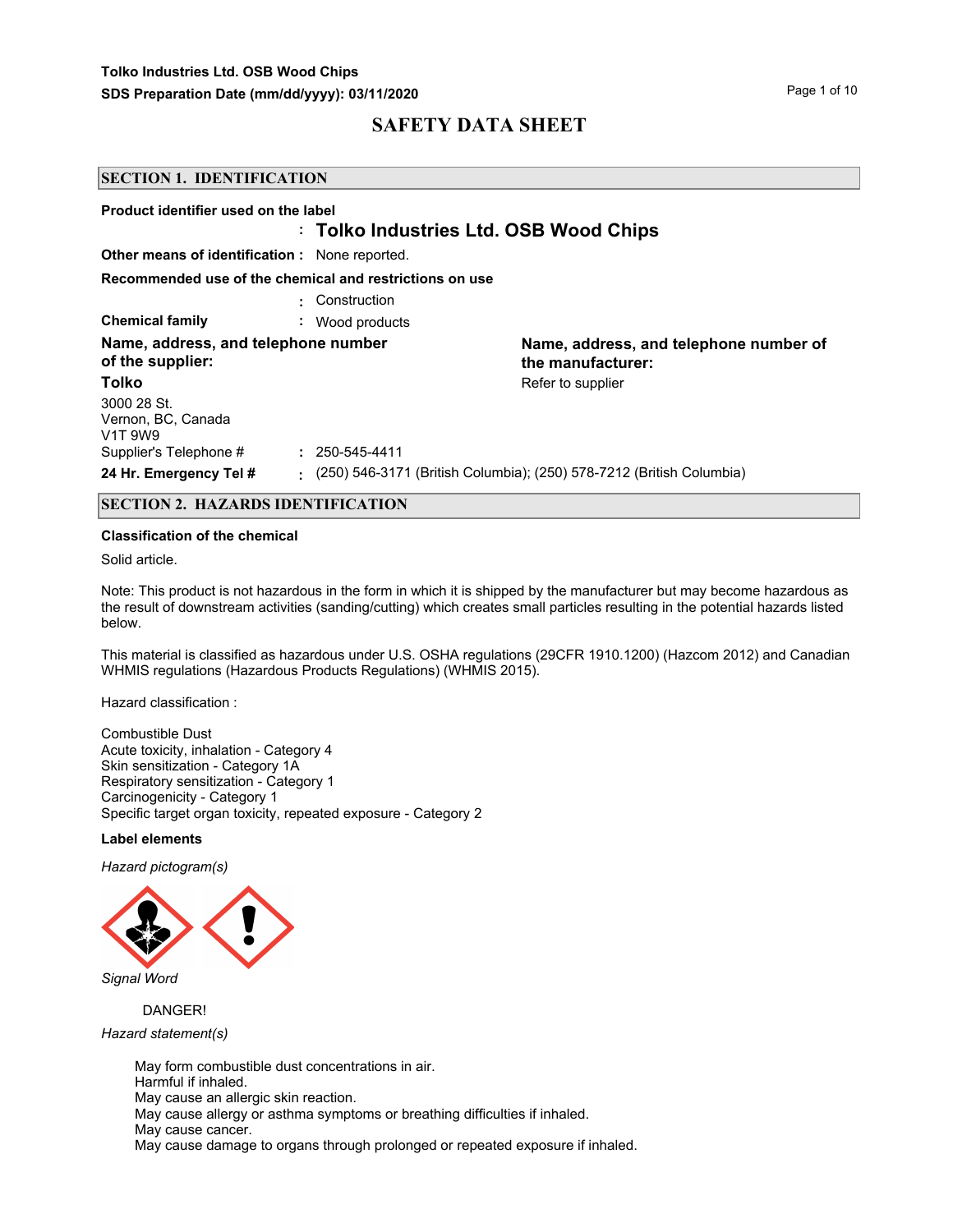#### *Precautionary statement(s)*

Obtain special instructions before use. Do not handle until all safety precautions have been read and understood. Do not breathe dust. Wash thoroughly after handling. Contaminated work clothing must not be allowed out of the workplace. Wear protective gloves/clothing and eye/face protection. In case of inadequate ventilation wear respiratory protection.

IF exposed or concerned: Get medical advice/attention. If on skin: Wash with plenty of water. If skin irritation or rash occurs: Get medical advice/attention. Take off contaminated clothing and wash it before reuse. IF INHALED: If breathing is difficult, remove to fresh air and keep at rest in a position comfortable for breathing. If experiencing respiratory symptoms call a poison center or doctor.

Store locked up.

Dispose of contents/container in accordance with local regulation.

#### **Other hazards**

Other hazards which do not result in classification :Ingestion may cause gastrointestinal irritation, nausea, vomiting and diarrhea.

#### **SECTION 3. COMPOSITION/INFORMATION ON INGREDIENTS**

Solid article. This product is not hazardous in the form in which it is shipped by the manufacturer but may become hazardous as the result of downstream activities (sanding/cutting) which creates small particles resulting in the potential hazards listed below.

| <b>Chemical name</b>                    | Common name and synonyms                                     | CAS#      | Concentration (% by weight) |
|-----------------------------------------|--------------------------------------------------------------|-----------|-----------------------------|
| Wood / Wood Dust                        | Not available.                                               | N/Ap      | $80.0 - 95.0$               |
| Phenol, polymer with formaldehyde       | Phenol Formaldehyde Polymer                                  | 9003-35-4 | $<$ 10                      |
| <b>Polymeric MDI</b>                    | Polyphenylene polymethylene<br>polyisocyanate<br><b>PMDI</b> | 9016-87-9 | $<$ 10                      |
| Paraffin waxes and hydrocarbon<br>waxes | <b>Emulsified Wax</b>                                        | 8002-74-2 | <2                          |

The % concentrations for the above listed chemicals will vary from batch to batch. Concentrations listed represent the actual concentration range for each chemical.

#### **SECTION 4. FIRST-AID MEASURES**

#### **Description of first aid measures**

| Ingestion    | : Do NOT induce vomiting. Never give anything by mouth if victim is unconscious. If<br>vomiting occurs spontaneously, keep head below hips to prevent aspiration of liquid |
|--------------|----------------------------------------------------------------------------------------------------------------------------------------------------------------------------|
|              | into lungs. Seek medical advice.                                                                                                                                           |
| Inhalation   | : If breathed in, move person into fresh air. If breathing is irregular or stopped,                                                                                        |
|              | administer artificial respiration. If breathing is difficult, give oxygen by qualified medical                                                                             |
|              | personnel only. Seek immediate medical attention/advice.                                                                                                                   |
| Skin contact | Remove/Take off immediately all contaminated clothing. Wash off immediately with                                                                                           |
|              | soap and plenty of water. Immediately call a POISON CENTRE or doctor/physician.                                                                                            |
|              | Wash contaminated clothing before reuse.                                                                                                                                   |
| Eye contact  | : Flush eyes with running water for at least 5 to 10 minutes. If irritation occurs or                                                                                      |
|              | persists, seek medical attention.                                                                                                                                          |
|              | Most important symptoms and effects, both acute and delayed                                                                                                                |

**:** Inert particles may cause mechanical irritation of the eyes, including scratches. May cause an allergic skin reaction. Symptoms may include redness, itching and swelling. May cause allergy or asthma symptoms or breathing difficulties if inhaled. Symptoms may include coughing, mucous production and difficulty breathing. Suspected of causing cancer. May cause damage to organs through prolonged or repeated exposure if inhaled.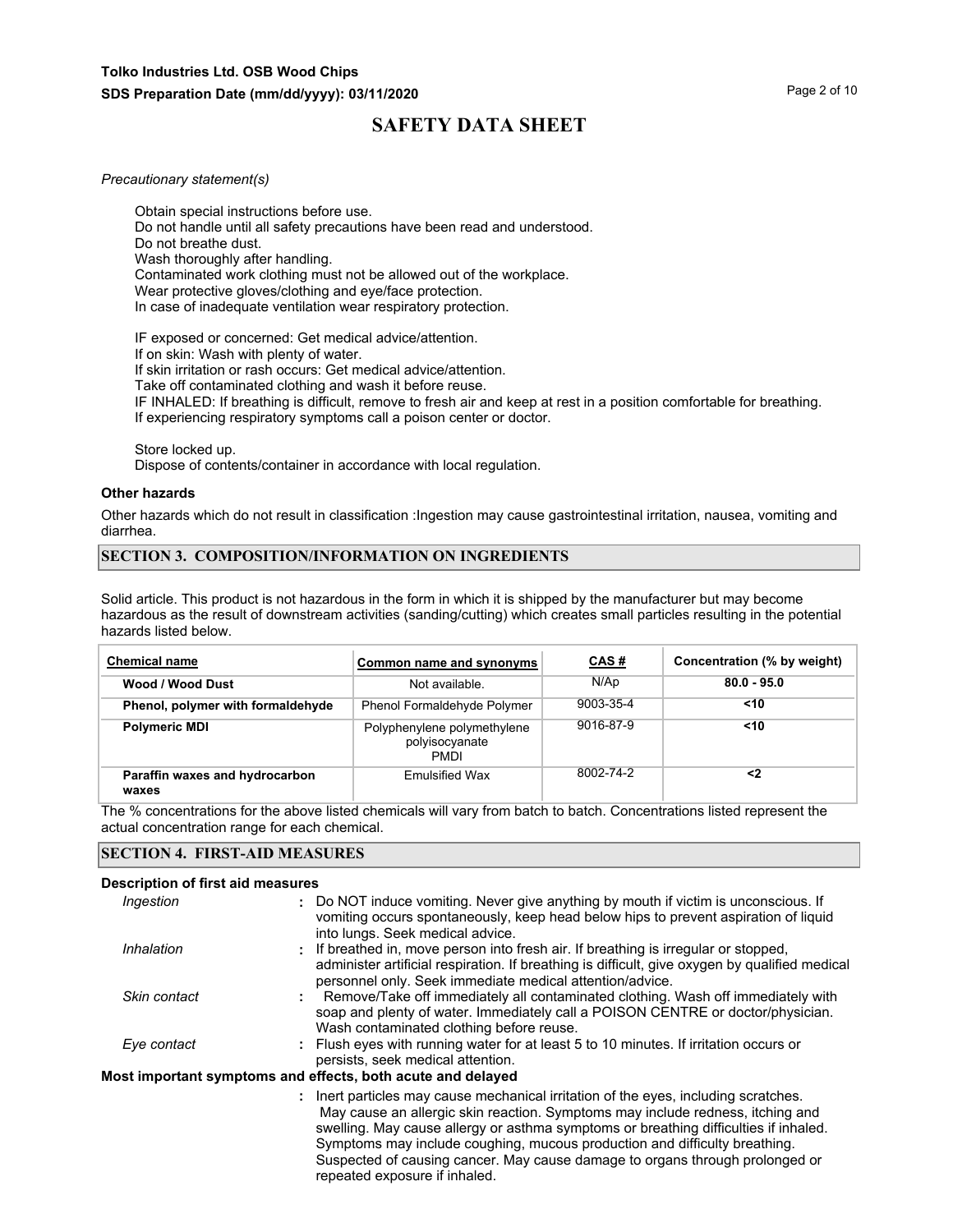#### **Indication of any immediate medical attention and special treatment needed**

**:** Treat symptomatically.

## **SECTION 5. FIRE-FIGHTING MEASURES**

#### **Extinguishing media**

*Suitable extinguishing media*

**:** Carbon dioxide, dry chemical, and water or fog spray.

*Unsuitable extinguishing media*

**:** Do not use a solid water stream as it may scatter and spread the fire.

#### **Special hazards arising from the substance or mixture / Conditions of flammability**

**:** Dust may form explosive mixture in air. Burning produces obnoxious and toxic fumes.

#### **Flammability classification (OSHA 29 CFR 1910.106)**

**:** Combustible Dust

#### **Hazardous combustion products**

**:** Irritating or noxious fumes, acrid smoke, and carbon oxides.

#### **Special protective equipment and precautions for firefighters**

*Protective equipment for fire-fighters*

**:** Firefighters must use standard protective equipment including flame retardant coat,

helmet with face shield, gloves, rubber boots, and in enclosed spaces, SCBA.

*Special fire-fighting procedures*

**:** Move containers from fire area if safe to do so. Do not allow run-off from fire fighting to enter drains or water courses. Dike for water control.

## **SECTION 6. ACCIDENTAL RELEASE MEASURES**

#### **Personal precautions, protective equipment and emergency procedures**

Restrict access to area until completion of clean-up. Ensure clean-up is conducted by **:** trained personnel only. All persons dealing with the clean-up should wear the appropriate chemically protective equipment. Refer to protective measures listed in sections 7 and 8.

**Environmental precautions :** Ensure spilled product does not enter drains, sewers, waterways, or confined spaces. **Methods and material for containment and cleaning up**

> Extinguish all flames in the vicinity. Ventilate the area. Sweep up or vacuum up **:** spillage and collect in suitable container for disposal.

#### **Special spill response procedures**

**:** Dispose of in accordance with federal, provincial and local hazardous waste laws. US CERCLA Reportable quantity (RQ): See section 15.

## **SECTION 7. HANDLING AND STORAGE**

#### **Precautions for safe handling**

|                                    | : Use only in well-ventilated areas. Wear protective gloves/clothing. Avoid breathing of<br>dust created by cutting, sanding, or grinding. Avoid contact with skin, eyes and<br>clothing. Keep away from heat and sources of ignition. Wash thoroughly after<br>handling. Contaminated work clothing must not be allowed out of the workplace.<br>Persons with recurrent skin eczema or sensitization problems should be excluded from<br>working with this product. Once a person is sensitized, no further exposure to the<br>material that caused the sensitization should be permitted. |
|------------------------------------|---------------------------------------------------------------------------------------------------------------------------------------------------------------------------------------------------------------------------------------------------------------------------------------------------------------------------------------------------------------------------------------------------------------------------------------------------------------------------------------------------------------------------------------------------------------------------------------------|
| <b>Conditions for safe storage</b> | Keep containers tightly closed in a cool, well-ventilated place. Keep away from heat.<br>Protect against physical damage. Routine housekeeping should be instituted to ensure<br>that dusts do not accumulate on surfaces.                                                                                                                                                                                                                                                                                                                                                                  |
| Incompatible materials             | : Strong oxidizing agents; Strong acids; Strong bases.                                                                                                                                                                                                                                                                                                                                                                                                                                                                                                                                      |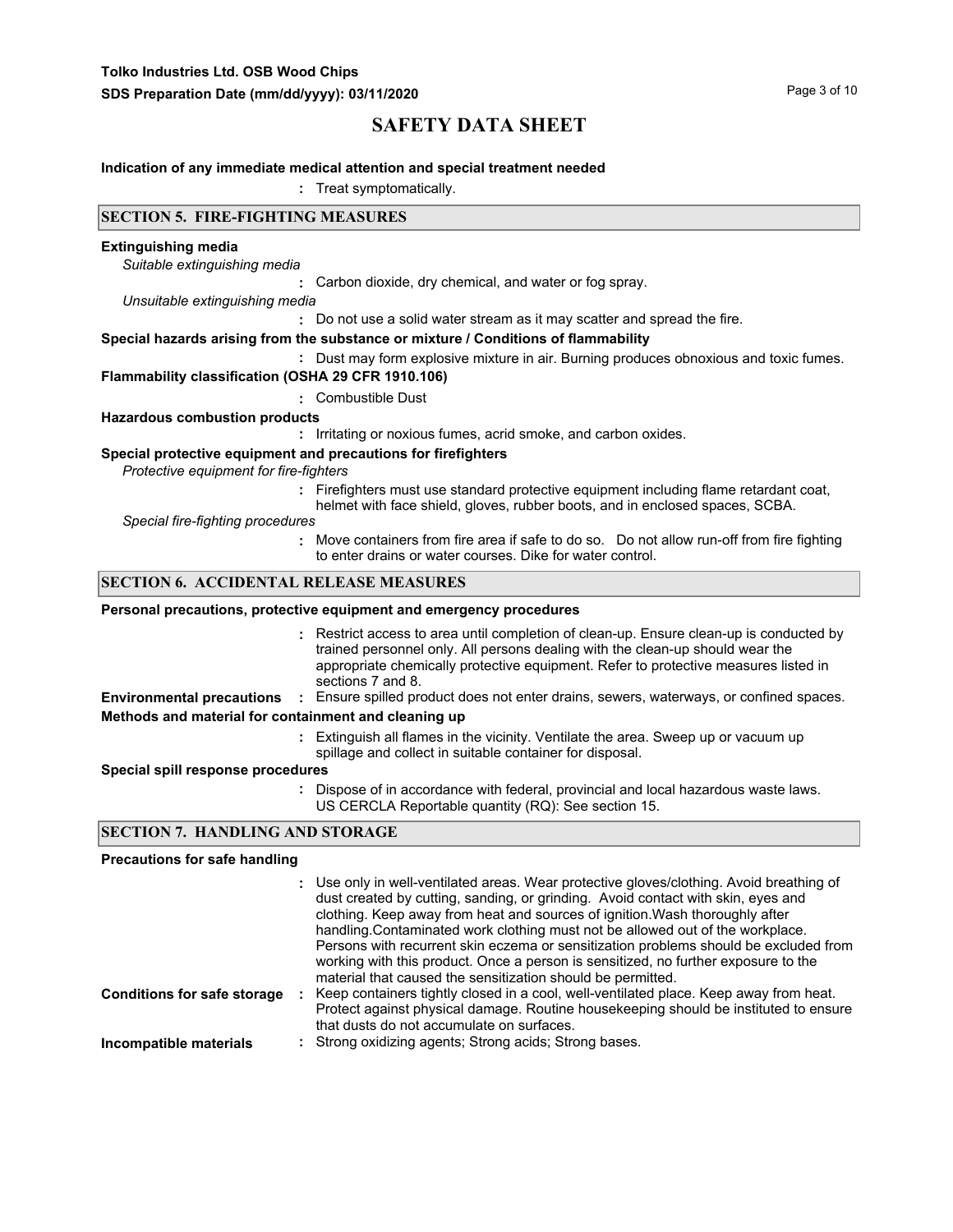## **SECTION 8. EXPOSURE CONTROLS / PERSONAL PROTECTION**

| <b>Exposure Limits:</b>                 |                      |                  |                                                                 |             |
|-----------------------------------------|----------------------|------------------|-----------------------------------------------------------------|-------------|
| <b>Chemical Name</b>                    | <b>ACGIH TLV</b>     |                  | <b>OSHA PEL</b>                                                 |             |
|                                         | <b>TWA</b>           | <b>STEL</b>      | <b>PEL</b>                                                      | <b>STEL</b> |
| Wood / Wood Dust                        | N/Av                 | N/A <sub>v</sub> | N/Av                                                            | N/Av        |
| Phenol, polymer with<br>formaldehyde    | N/Av                 | N/Av             | N/Av                                                            | N/Av        |
| <b>Polymeric MDI</b>                    | $0.005$ ppm (as MDI) | N/A <sub>v</sub> | $0.02$ ppm $(0.2)$<br>mg/m <sup>3</sup> ) (Ceiling)<br>(as MDI) | N/Av        |
| Paraffin waxes and hydrocarbon<br>waxes | $2$ mg/m $3$ (fume)  | N/A <sub>v</sub> | N/A <sub>v</sub>                                                | N/Av        |

## **Exposure controls**

## **Ventilation and engineering measures**

|                                       | : Use only in well-ventilated areas. Apply technical measures to comply with the<br>occupational exposure limits. Where reasonably practicable this should be achieved<br>by the use of local exhaust ventilation and good general extraction. In case of<br>insufficient ventilation wear suitable respiratory equipment. Use explosion-proof<br>electrical and ventilating equipment. |
|---------------------------------------|-----------------------------------------------------------------------------------------------------------------------------------------------------------------------------------------------------------------------------------------------------------------------------------------------------------------------------------------------------------------------------------------|
| <b>Respiratory protection</b>         | : If airbourne concentrations are above the permissible exposure limit or are not known,<br>use NIOSH-approved respirators. Confirmation of which type of respirator is most<br>suitable for the intended application should be obtained from respiratory protection<br>suppliers.                                                                                                      |
| <b>Skin protection</b>                | : Wear protective gloves. Advice should be sought from glove suppliers.                                                                                                                                                                                                                                                                                                                 |
| Eye / face protection                 | : Chemical goggles must be worn to prevent dusts from entering the eyes.                                                                                                                                                                                                                                                                                                                |
| Other protective equipment            | Ensure that eyewash stations and safety showers are close to the workstation location.                                                                                                                                                                                                                                                                                                  |
| <b>General hygiene considerations</b> |                                                                                                                                                                                                                                                                                                                                                                                         |
|                                       | : Do not breathe dust. Avoid contact with skin, eyes and clothing. Do not eat, drink or<br>emoke when using this product Wash thoroughly after handling. Contaminated work                                                                                                                                                                                                              |

## smoke when using this product. Wash thoroughly after handling. Contaminated work clothing must not be allowed out of the workplace. Routinely wash work clothing and protective equipment to remove contaminants.

## **SECTION 9. PHYSICAL AND CHEMICAL PROPERTIES**

| Appearance<br>Odour<br><b>Odour threshold</b><br>рH<br>Melting Point/Freezing point : N/Av                                                                                                 | ÷ | : Light to dark colored chunky pieces.<br>Wooody<br>N/Av<br>N/Av                      |
|--------------------------------------------------------------------------------------------------------------------------------------------------------------------------------------------|---|---------------------------------------------------------------------------------------|
| Initial boiling point and boiling range                                                                                                                                                    |   |                                                                                       |
| <b>Flash point</b><br><b>Flashpoint (Method)</b><br><b>Evaporation rate (BuAe = 1)</b> : $N/Av$<br><b>Flammability (solid, gas) :</b> Not applicable.<br>Lower flammable limit (% by vol.) | ÷ | N/Av<br>N/Av<br>N/Av<br>$40$ g/m $3$ (dust)                                           |
| Upper flammable limit (% by vol.)<br><b>Oxidizing properties</b><br><b>Explosive properties</b><br>Vapour pressure<br>Vapour density                                                       |   | N/Av<br>: None known.<br>: Dust can form an explosive mixture in air.<br>N/Av<br>N/Av |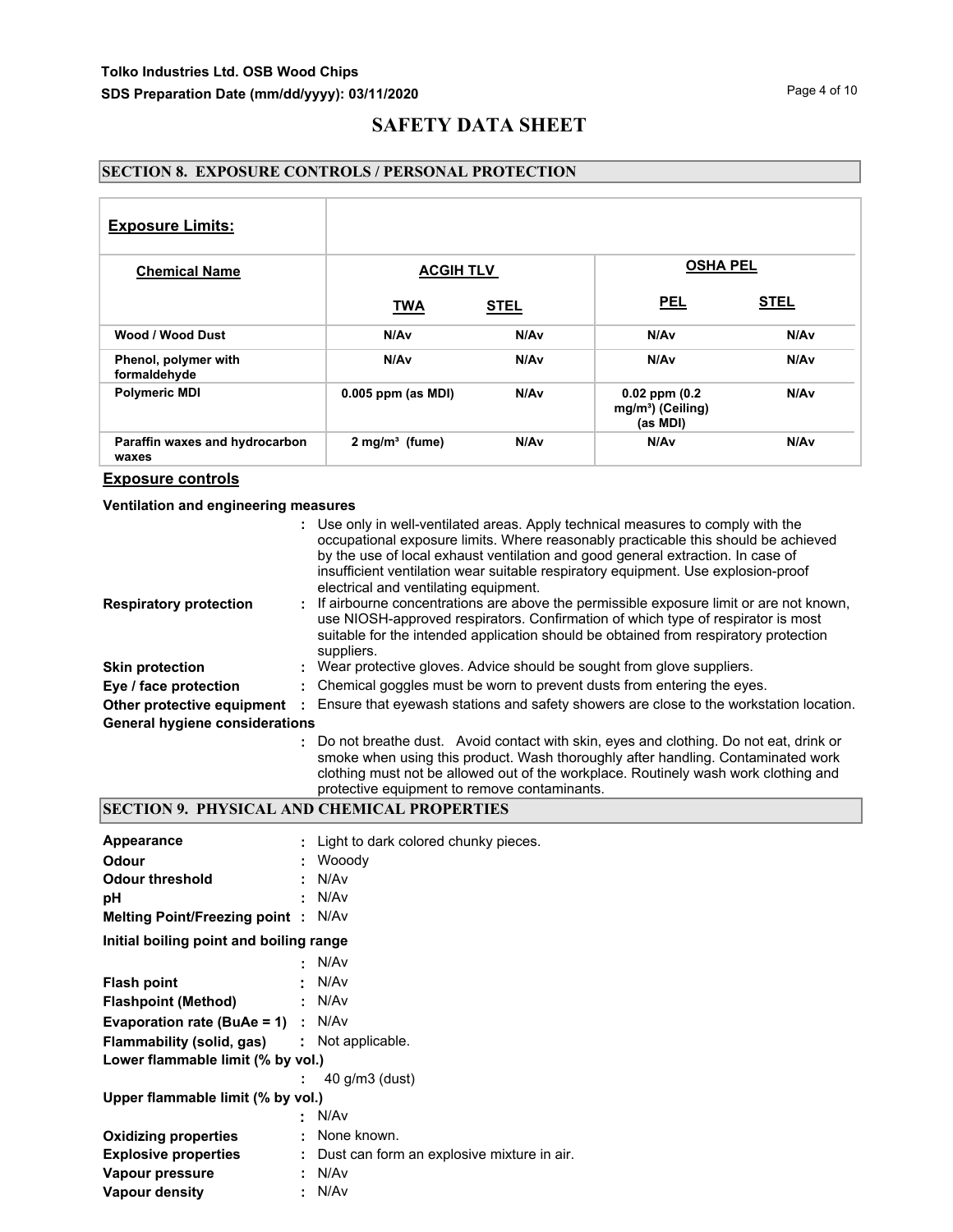## **Tolko Industries Ltd. OSB Wood Chips SDS Preparation Date (mm/dd/yyyy): 03/11/2020**

# **SAFETY DATA SHEET**

| <b>Relative density / Specific gravity</b>        |                                                                                 |
|---------------------------------------------------|---------------------------------------------------------------------------------|
|                                                   | $: 0.40 - 0.80$                                                                 |
| Solubility in water                               | $:$ Insoluble.                                                                  |
| Other solubility(ies)                             | : N/Av                                                                          |
|                                                   | Partition coefficient: n-octanol/water or Coefficient of water/oil distribution |
|                                                   | : N/Av                                                                          |
| Auto-ignition temperature : 204°C (399.2°F)       |                                                                                 |
| <b>Decomposition temperature :</b> Not available. |                                                                                 |
| <b>Viscosity</b>                                  | : N/Av                                                                          |
| Volatiles (% by weight) : None.                   |                                                                                 |
| <b>Volatile organic Compounds (VOC's)</b>         |                                                                                 |
|                                                   | : N/Av                                                                          |
| Absolute pressure of container                    |                                                                                 |
|                                                   | : $N/Ap$                                                                        |
| Flame projection length                           | : $N/Ap$                                                                        |
| Other physical/chemical comments                  |                                                                                 |
|                                                   | : None known or reported by the manufacturer.                                   |
| <b>SECTION 10. STABILITY AND REACTIVITY</b>       |                                                                                 |
|                                                   |                                                                                 |

| <b>Reactivity</b>                       | : Not normally reactive.                                                                                                  |
|-----------------------------------------|---------------------------------------------------------------------------------------------------------------------------|
| <b>Chemical stability</b>               | : Stable under the recommended storage and handling conditions prescribed.                                                |
| Possibility of hazardous reactions      |                                                                                                                           |
|                                         | No dangerous reaction known under conditions of normal use.                                                               |
| <b>Conditions to avoid</b>              | : Keep away from excessive heat, open flames, sparks and other possible sources of<br>ignition. Avoid contact with water. |
| Incompatible materials                  | : See Section 7 (Handling and Storage) for further details.                                                               |
| <b>Hazardous decomposition products</b> |                                                                                                                           |
|                                         | None known, refer to hazardous combustion products in Section 5.                                                          |

## **SECTION 11. TOXICOLOGICAL INFORMATION**

## **Information on likely routes of exposure:**

| <b>Routes of entry inhalation</b>  |  | : YES |  |
|------------------------------------|--|-------|--|
| Routes of entry skin & eye         |  | : YFS |  |
| Routes of entry Ingestion          |  | : MO  |  |
| Routes of exposure skin absorption |  |       |  |
|                                    |  | : NO  |  |

## **Potential Health Effects:**

## **Signs and symptoms of short-term (acute) exposure**

*Sign and symptoms Inhalation*

|                                         | Inhalation of dust may cause shortness of breath, tightness of the chest, a sore throat<br>and cough.                                                                                      |
|-----------------------------------------|--------------------------------------------------------------------------------------------------------------------------------------------------------------------------------------------|
| Sign and symptoms ingestion             |                                                                                                                                                                                            |
|                                         | Ingestion may cause gastrointestinal irritation, nausea, vomiting and diarrhea.                                                                                                            |
| Sign and symptoms skin                  | If the article is damaged or processed (e.g. cut), hazardous properties may include<br>the following: Splinters may produce septic wounds that may take an extremely long<br>time to heal. |
| Sign and symptoms eyes                  | : Inert particles may cause mechanical irritation of the eyes, including scratches.                                                                                                        |
| <b>Potential Chronic Health Effects</b> |                                                                                                                                                                                            |
|                                         | Prolonged skin contact may cause dermatitis (rash), characterized by red, dry, itching<br>skin.                                                                                            |
| <b>Mutagenicity</b>                     | Not expected to be mutagenic.                                                                                                                                                              |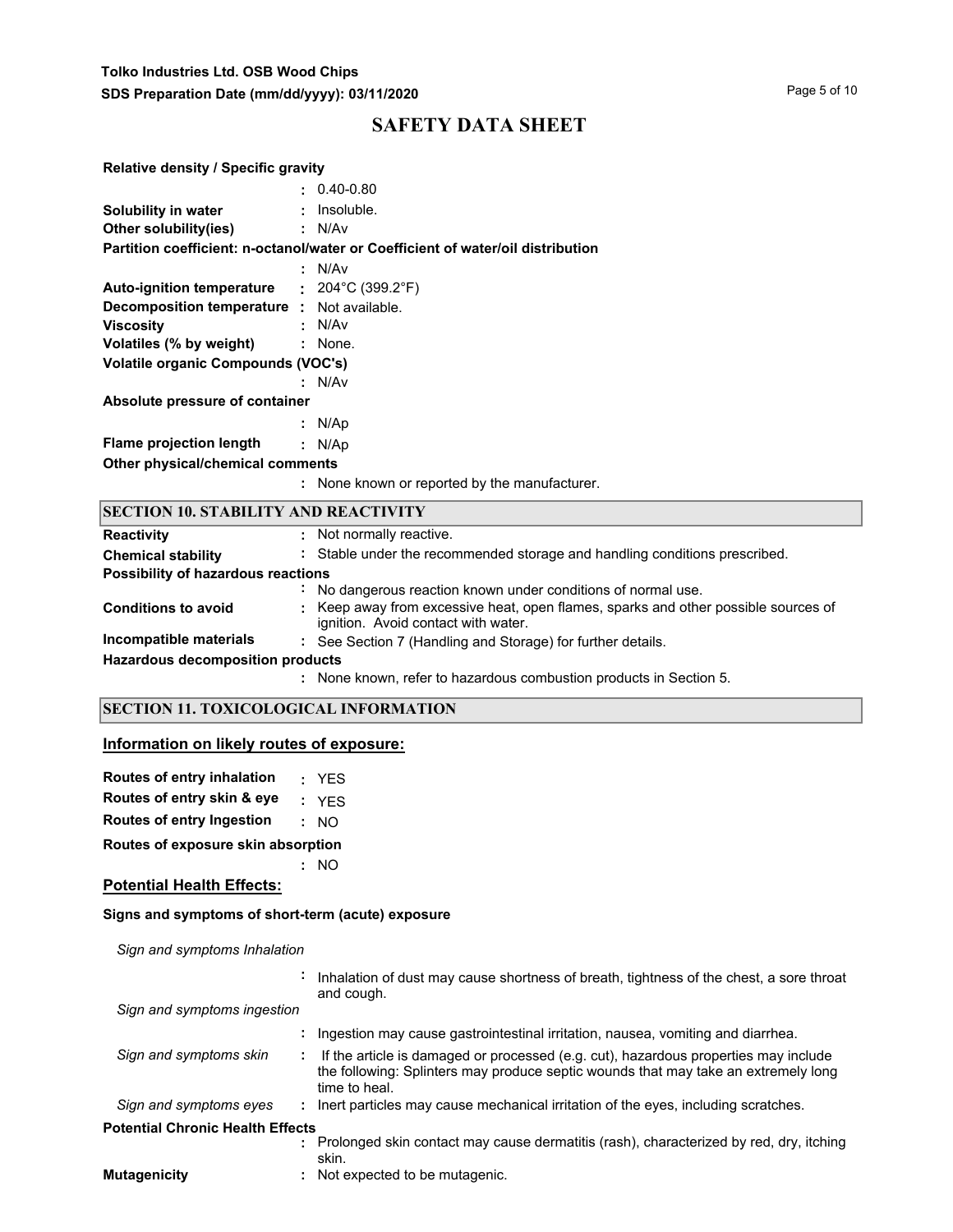| Carcinogenicity<br><b>Reproductive effects &amp; Teratogenicity</b> | : This material is classified as hazardous under U.S. OSHA regulations (29CFR)<br>1910.1200) (Hazcom 2012) and Canadian WHMIS regulations (Hazardous Products<br>Regulations) (WHMIS 2015). Classification: Carcinogenicity - Category 1A Wood<br>dust is listed by IARC (Group 1). May cause cancer.                                                                                                                                                 |
|---------------------------------------------------------------------|-------------------------------------------------------------------------------------------------------------------------------------------------------------------------------------------------------------------------------------------------------------------------------------------------------------------------------------------------------------------------------------------------------------------------------------------------------|
|                                                                     | : Not expected to cause reproductive effects.                                                                                                                                                                                                                                                                                                                                                                                                         |
| Sensitization to material                                           | This material is classified as hazardous under U.S. OSHA regulations (29CFR<br>1910.1200) (Hazcom 2012) and Canadian WHMIS regulations (Hazardous Products<br>Regulations) (WHMIS 2015). Classification: Skin sensitization - Category 1A;<br>Respiratory sensitization - Category 1 May cause an allergic skin reaction. May cause<br>allergic respiratory reaction (sensitization) with asthmatic symptoms such as wheezing<br>and chest tightness. |
| Specific target organ effects:                                      | This material is not classified as hazardous under U.S. OSHA regulations (29CFR)<br>1910.1200) (Hazcom 2012) and Canadian WHMIS regulations (Hazardous Products<br>Regulations) (WHMIS 2015). Classification: Specific Target Organ Toxicity,<br>Repeated Exposure - Category 2 May cause damage to organs through prolonged or<br>repeated exposure.<br>The substance or mixture is not classified as specific target organ toxicant, single         |
| Medical conditions aggravated by overexposure                       | exposure.                                                                                                                                                                                                                                                                                                                                                                                                                                             |
|                                                                     | : Pre-existing skin, eye and respiratory disorders.                                                                                                                                                                                                                                                                                                                                                                                                   |
| <b>Synergistic materials</b>                                        | Not available.                                                                                                                                                                                                                                                                                                                                                                                                                                        |
| <b>Toxicological data</b>                                           | There is no available data for the product itself, only for the ingredients. See below for<br>individual ingredient acute toxicity data. ATE inhalation (dust/mist) = $4.9 \text{ mg/L}$                                                                                                                                                                                                                                                              |

|                                         | $LC_{50}(4hr)$     | $LD_{50}$       |                  |  |
|-----------------------------------------|--------------------|-----------------|------------------|--|
| <b>Chemical name</b>                    | inh, rat           | (Oral, rat)     | (Rabbit, dermal) |  |
| Wood / Wood Dust                        | N/Av               | N/Av            | N/Av             |  |
| Phenol, polymer with<br>formaldehyde    | N/A <sub>v</sub>   | $>5$ g/kg       | $>2$ g/kg        |  |
| Polymeric MDI                           | $0.49$ mg/L (mist) | $> 10000$ mg/kg | > 10 000 mg/kg   |  |
| Paraffin waxes and<br>hydrocarbon waxes | N/A <sub>v</sub>   | >3750 mg/kg     | >4000 mg/kg      |  |

**Other important toxicologica**l **hazards**

**:** See Section 2 for additional information.

## **SECTION 12. ECOLOGICAL INFORMATION**

**Ecotoxicity Example 20 CON**: Not expected to be harmful to aquatic organisms. The product should not be allowed to enter drains or water courses, or be deposited where it can affect ground or surface waters.

## *Ecotoxicity data:*

|                  |               | <b>Toxicity to Fish</b>                   |               |                 |  |  |
|------------------|---------------|-------------------------------------------|---------------|-----------------|--|--|
| Ingredients      | <b>CAS No</b> | LC50/96h                                  | NOEC / 21 day | <b>M</b> Factor |  |  |
| Wood / Wood Dust | N/Ap          | N/Av                                      | N/Av          | N/Av            |  |  |
| Polymeric MDI    | 9016-87-9     | > 1000 mg/L (Zebra fish)<br>(Read-across) | N/Av          | None.           |  |  |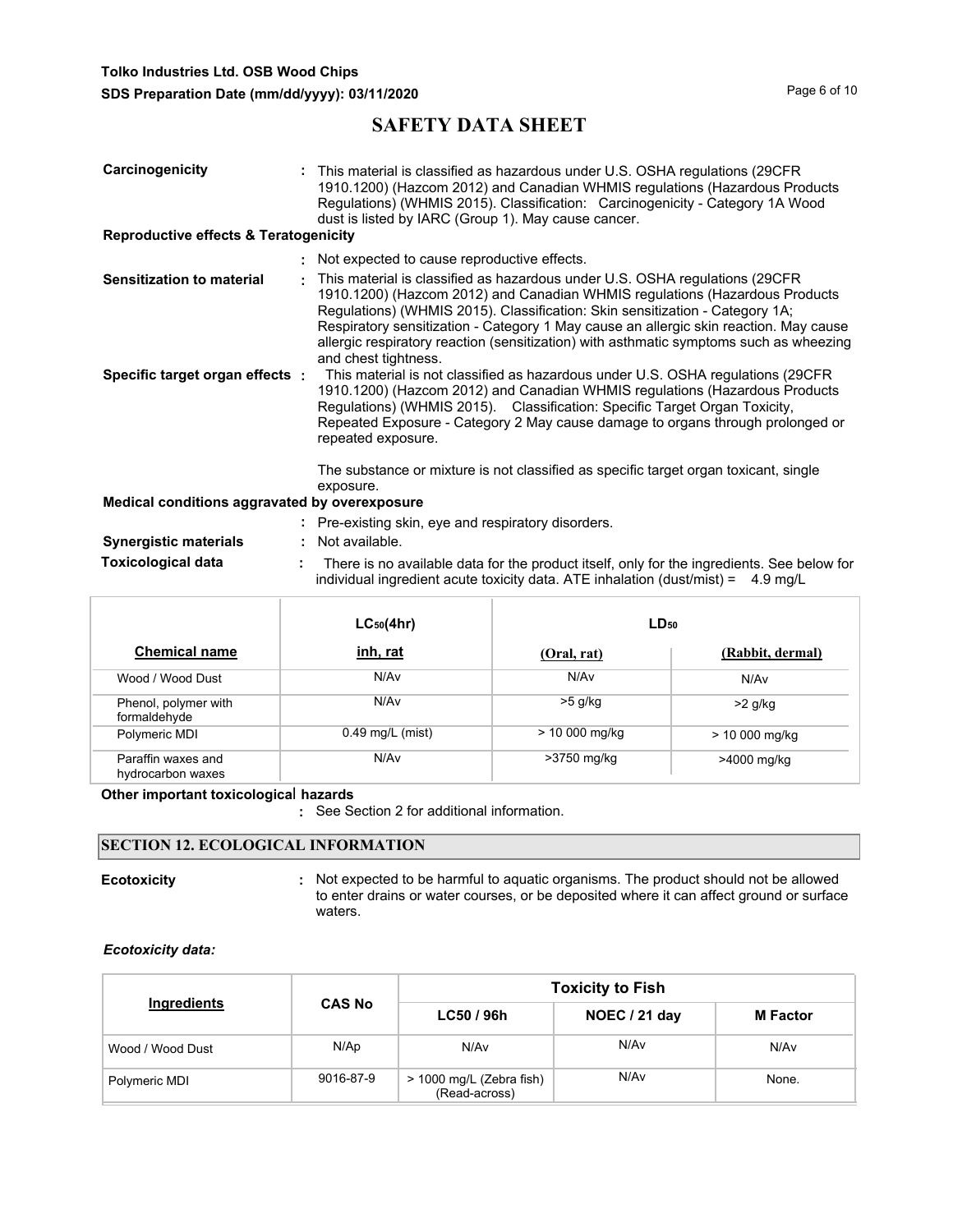## **Tolko Industries Ltd. OSB Wood Chips SDS Preparation Date (mm/dd/yyyy): 03/11/2020**

# **SAFETY DATA SHEET**

| Ingredients      | <b>CAS No</b> | <b>Toxicity to Daphnia</b> |                                                 |                 |  |  |
|------------------|---------------|----------------------------|-------------------------------------------------|-----------------|--|--|
|                  |               | EC50/48h                   | NOEC / 21 day                                   | <b>M</b> Factor |  |  |
| Wood / Wood Dust | N/Ap          | N/Av                       | N/A <sub>v</sub>                                | N/Av            |  |  |
| Polymeric MDI    | 9016-87-9     | N/Av                       | $\geq$ 10 mg/L (Daphnia<br>magna) (Read-across) | None.           |  |  |

| Ingredients      | <b>CAS No</b> | <b>Toxicity to Algae</b>                        |                                 |                 |  |  |
|------------------|---------------|-------------------------------------------------|---------------------------------|-----------------|--|--|
|                  |               | EC50 / 96h or 72h                               | <b>NOEC / 96h or 72h</b>        | <b>M</b> Factor |  |  |
| Wood / Wood Dust | N/Ap          | N/Av                                            | N/Av                            | N/Av            |  |  |
| Polymeric MDI    | 9016-87-9     | > 1640 mg/L/72hr (Green<br>algae) (Read-across) | 1640 mg/L/72hr<br>(Read-across) | None.           |  |  |

## **Persistence and degradability**

The product itself has not been tested. **:**

## **Bioaccumulation potential :** The product itself has not been tested.

| <b>Components</b>                                       | Partition coefficient n-octanol/water (log Kow) | <b>Bioconcentration factor (BCF)</b> |
|---------------------------------------------------------|-------------------------------------------------|--------------------------------------|
| Wood / Wood Dust (CAS N/Ap)                             | N/Av                                            | N/Av                                 |
| Polymeric MDI (CAS 9016-87-9)                           | 4.51 (Read-across)                              |                                      |
| Paraffin waxes and hydrocarbon<br>waxes (CAS 8002-74-2) | $4.7 - 6.7$                                     | N/Av                                 |
| Phenol, polymer with<br>formaldehyde (CAS 9003-35-4)    | N/Av                                            |                                      |

# **Mobility in soil :** The product itself has not been tested.

**Other Adverse Environmental effects** 

: None known.

## **SECTION 13. DISPOSAL CONSIDERATIONS**

| <b>Handling for Disposal</b><br><b>Methods of Disposal</b> | : Handle waste according to recommendations in Section 7.<br>: Dispose in accordance with all applicable federal, state, provincial and local<br>regulations.                                                                                                                                                                                                                                    |
|------------------------------------------------------------|--------------------------------------------------------------------------------------------------------------------------------------------------------------------------------------------------------------------------------------------------------------------------------------------------------------------------------------------------------------------------------------------------|
| <b>RCRA</b>                                                | . If this product, as supplied, becomes a waste in the United States, it may meet the<br>criteria of a hazardous waste as defined under RCRA, Title 40 CFR 261. It is the<br>responsibility of the waste generator to determine the proper waste identification and<br>disposal method. For disposal of unused or waste material, check with local, state and<br>federal environmental agencies. |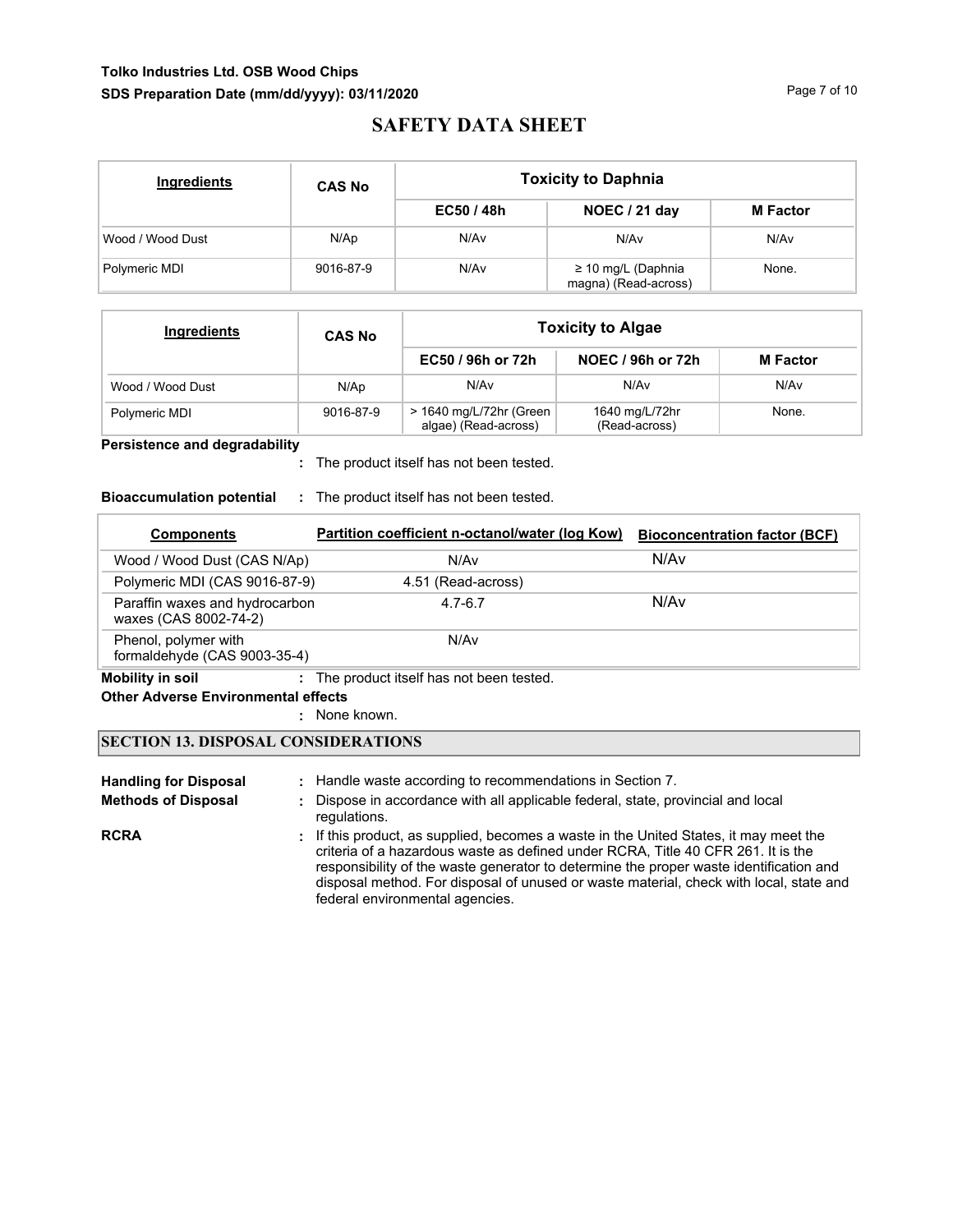## **SECTION 14. TRANSPORT INFORMATION**

| <b>Regulatory</b><br><b>Information</b>              | <b>UN Number</b>              | UN proper shipping name                                                                                                                                                                                              | <b>Transport</b><br>hazard<br>class(es) | <b>Packing</b><br>Group | Label |
|------------------------------------------------------|-------------------------------|----------------------------------------------------------------------------------------------------------------------------------------------------------------------------------------------------------------------|-----------------------------------------|-------------------------|-------|
| 49CFR/DOT                                            | None.                         | Not regulated.                                                                                                                                                                                                       | Not<br>regulated                        | none                    |       |
| 49CFR/DOT<br><b>Additional</b><br>information        | None.                         |                                                                                                                                                                                                                      |                                         |                         |       |
| <b>TDG</b>                                           | None.                         | Not regulated.                                                                                                                                                                                                       | <b>Not</b><br>regulated                 | none                    |       |
| <b>TDG</b><br><b>Additional</b><br>information       | None.                         |                                                                                                                                                                                                                      |                                         |                         |       |
| <b>ICAO/IATA</b>                                     | None.                         | Not regulated.                                                                                                                                                                                                       | <b>Not</b><br>regulated                 | none                    |       |
| <b>ICAO/IATA</b><br><b>Additional</b><br>information | None.                         |                                                                                                                                                                                                                      |                                         |                         |       |
| <b>Environmental hazards</b>                         | Special precautions for user: | Keep away from heat, sparks and open flame - No smoking.<br>This product does not meet the criteria for an environmentally hazardous mixture,<br>according to the IMDG Code. See ECOLOGICAL INFORMATION, Section 12. |                                         |                         |       |

**Transport in bulk according to Annex II of MARPOL 73/78 and the IBC Code**

**:** Not available.

## **SECTION 15 - REGULATORY INFORMATION**

## **US Federal Information:**

Components listed below are present on the following U.S. Federal chemical lists:

| Ingredients                             |           | <b>TSCA</b> | <b>CERCLA</b><br>Reportable       | <b>SARA TITLE III:</b><br>Sec. 302,<br><b>Extremely</b> | SARA TITLE III: Sec. 313, 40 CFR<br>372, Specific Toxic Chemical |                             |  |
|-----------------------------------------|-----------|-------------|-----------------------------------|---------------------------------------------------------|------------------------------------------------------------------|-----------------------------|--|
|                                         | CAS#      | Inventory   | Quantity(RQ) (40<br>CFR 117.302): | <b>Hazardous</b><br>Substance, 40<br><b>CFR 355:</b>    | <b>Toxic Chemical</b>                                            | de minimus<br>Concentration |  |
| Wood / Wood Dust                        | N/Ap      | Yes         | None.                             | None.                                                   | <b>No</b>                                                        | N/Ap                        |  |
| Phenol, polymer with<br>formaldehyde    | 9003-35-4 | Yes         | N/AD                              | N/Av                                                    | No                                                               | N/Ap                        |  |
| Polymeric MDI                           | 9016-87-9 | Yes         | None.                             | None.                                                   | Yes                                                              | 1%                          |  |
| Paraffin waxes and<br>hydrocarbon waxes | 8002-74-2 | Yes         | N/Ap                              | N/Av                                                    | No                                                               | N/Ap                        |  |

SARA TITLE III: Sec. 311 and 312, SDS Requirements, 40 CFR 370 Hazard Classes: Physical hazards (Combustible Dust )Health hazards ( Acute toxicity;Respiratory sensitization ;Skin sensitization ;Carcinogenicity ;Specific target organ toxicity, repeated exposure).Under SARA Sections 311 and 312, the EPA has established threshold quantities for the reporting of hazardous chemicals. The current thresholds are 500 pounds or the threshold planning quantity (TPQ), whichever is lower, for extremely hazardous substances and 10,000 pounds for all other hazardous chemicals.

#### **US State Right to Know Laws:**

The following chemicals are specifically listed by individual States: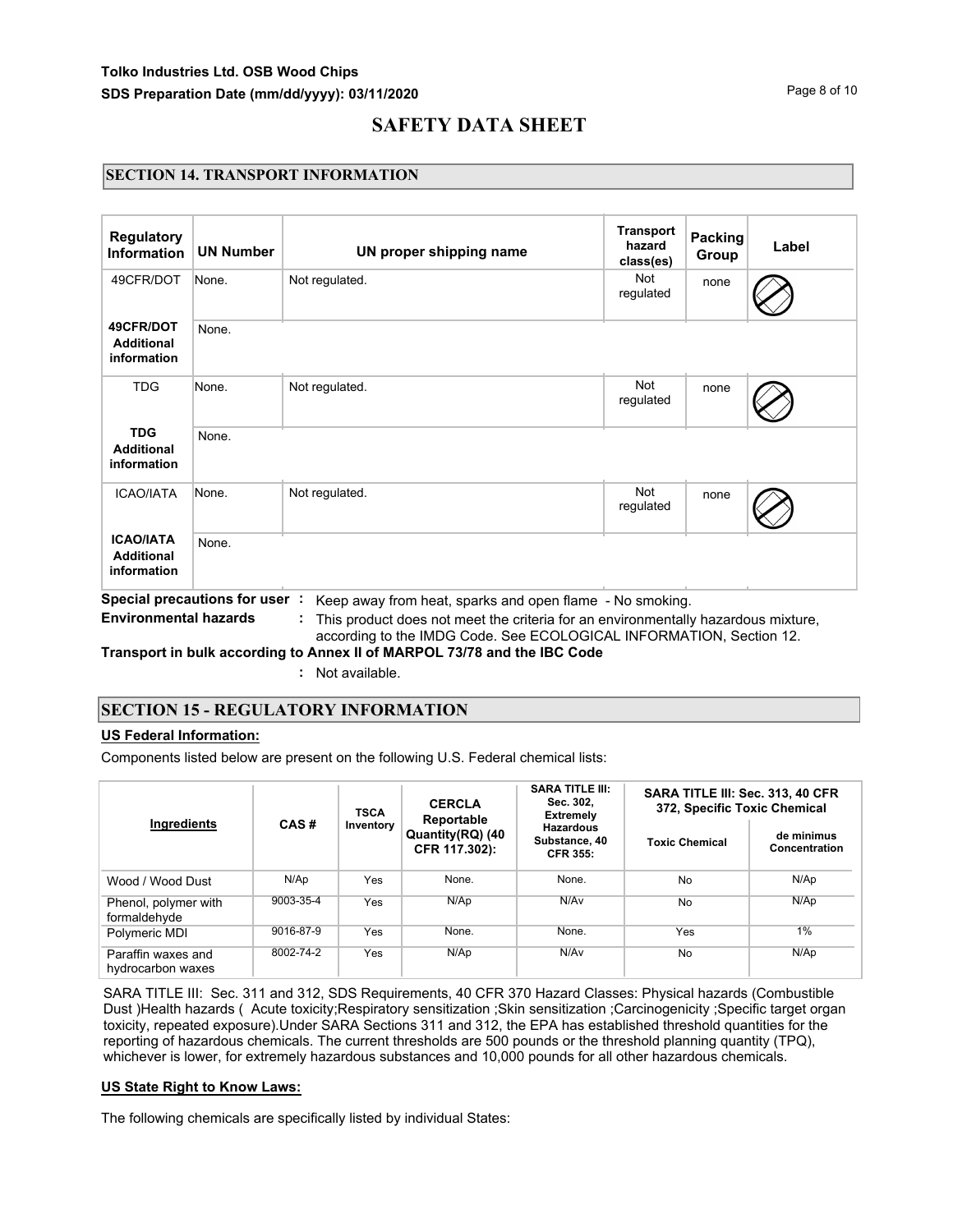## **Tolko Industries Ltd. OSB Wood Chips SDS Preparation Date (mm/dd/yyyy): 03/11/2020**

# **SAFETY DATA SHEET**

| Ingredients                             | CAS#      |        | <b>California Proposition 65</b> | <b>State "Right to Know" Lists</b> |     |           |           |           |                |
|-----------------------------------------|-----------|--------|----------------------------------|------------------------------------|-----|-----------|-----------|-----------|----------------|
|                                         |           | Listed | <b>Type of Toxicity</b>          | CA                                 | МA  | <b>MN</b> | <b>NJ</b> | PA        | R <sub>l</sub> |
| Wood / Wood Dust                        | N/Ap      | No     | N/Ap                             | No                                 | No  | <b>No</b> | No        | <b>No</b> | No.            |
| Phenol, polymer with<br>formaldehyde    | 9003-35-4 | No     | N/Ap                             | No                                 | No  | <b>No</b> | No        | <b>No</b> | No.            |
| Polymeric MDI                           | 9016-87-9 | No     | N/Ap                             | No                                 | No  | <b>No</b> | Yes       | No.       | No.            |
| Paraffin waxes and<br>hydrocarbon waxes | 8002-74-2 | No     | N/Ap                             | Yes                                | Yes | Yes       | Yes       | Yes       | Yes            |

## **Canadian Information:**

Canadian Environmental Protection Act (CEPA) information: All ingredients listed appear on the Domestic Substances List (DSL).

Refer to Section 2 for a WHMIS Classification for this product.

## **International Information:**

Components listed below are present on the following International Inventory list:

| Ingredients                             | CAS#      | European<br><b>EINECs</b> | Australia<br><b>AICS</b>          | <b>Philippines</b><br><b>PICCS</b> | <b>Japan ENCS</b>             | Korea<br><b>KECI/KECL</b> | China<br><b>IECSC</b> | NewZealand<br>IOC.              |
|-----------------------------------------|-----------|---------------------------|-----------------------------------|------------------------------------|-------------------------------|---------------------------|-----------------------|---------------------------------|
| Wood / Wood Dust                        | N/Ap      | N/Av                      | N/Av                              | N/Av                               | N/Av                          | N/Av                      | N/Av                  | N/Av                            |
| Phenol, polymer with<br>formaldehyde    | 9003-35-4 | N/Av                      | Present[AIC<br>S No.<br>51-23-0A] | Present                            | $(7)-903$                     | KE-28224                  | Present               | HSR003569                       |
| Polymeric MDI                           | 9016-87-9 | Polymer                   | Present                           | Present                            | $(7)-872$                     | KE-21487                  | Present               | HSR003222                       |
| Paraffin waxes and<br>hydrocarbon waxes | 8002-74-2 | 232-315-6                 | Present                           | Present                            | $(8)-430$ ; $(8)-414$ ; $(2)$ | KE-27782                  | Present               | No<br>information<br>available. |

## **SECTION 16. OTHER INFORMATION**

| Legend | : ACGIH: American Conference of Governmental Industrial Hygienists<br>CA: California<br><b>CAS: Chemical Abstract Services</b><br>CERCLA: Comprehensive Environmental Response, Compensation, and Liability Act<br>of 1980<br>CFR: Code of Federal Regulations<br>DOT: Department of Transportation<br>EPA: Environmental Protection Agency<br>HSDB: Hazardous Substances Data Bank<br>IARC: International Agency for Research on Cancer<br>Inh: Inhalation<br>MA: Massachusetts |
|--------|----------------------------------------------------------------------------------------------------------------------------------------------------------------------------------------------------------------------------------------------------------------------------------------------------------------------------------------------------------------------------------------------------------------------------------------------------------------------------------|
|        | MN: Minnesota<br>N/Ap: Not Applicable                                                                                                                                                                                                                                                                                                                                                                                                                                            |
|        | N/Av: Not Available                                                                                                                                                                                                                                                                                                                                                                                                                                                              |
|        | NIOSH: National Institute of Occupational Safety and Health                                                                                                                                                                                                                                                                                                                                                                                                                      |
|        | NJ: New Jersey                                                                                                                                                                                                                                                                                                                                                                                                                                                                   |
|        | NTP: National Toxicology Program<br>OSHA: Occupational Safety and Health Administration                                                                                                                                                                                                                                                                                                                                                                                          |
|        | PA: Pennsylvania                                                                                                                                                                                                                                                                                                                                                                                                                                                                 |
|        | PEL: Permissible exposure limit                                                                                                                                                                                                                                                                                                                                                                                                                                                  |
|        | RCRA: Resource Conservation and Recovery Act                                                                                                                                                                                                                                                                                                                                                                                                                                     |
|        | RI: Rhode Island                                                                                                                                                                                                                                                                                                                                                                                                                                                                 |
|        | RTECS: Registry of Toxic Effects of Chemical Substances                                                                                                                                                                                                                                                                                                                                                                                                                          |
|        | SARA: Superfund Amendments and Reauthorization Act                                                                                                                                                                                                                                                                                                                                                                                                                               |
|        | STEL: Short Term Exposure Limit<br>TDG: Canadian Transportation of Dangerous Goods Act & Regulations                                                                                                                                                                                                                                                                                                                                                                             |